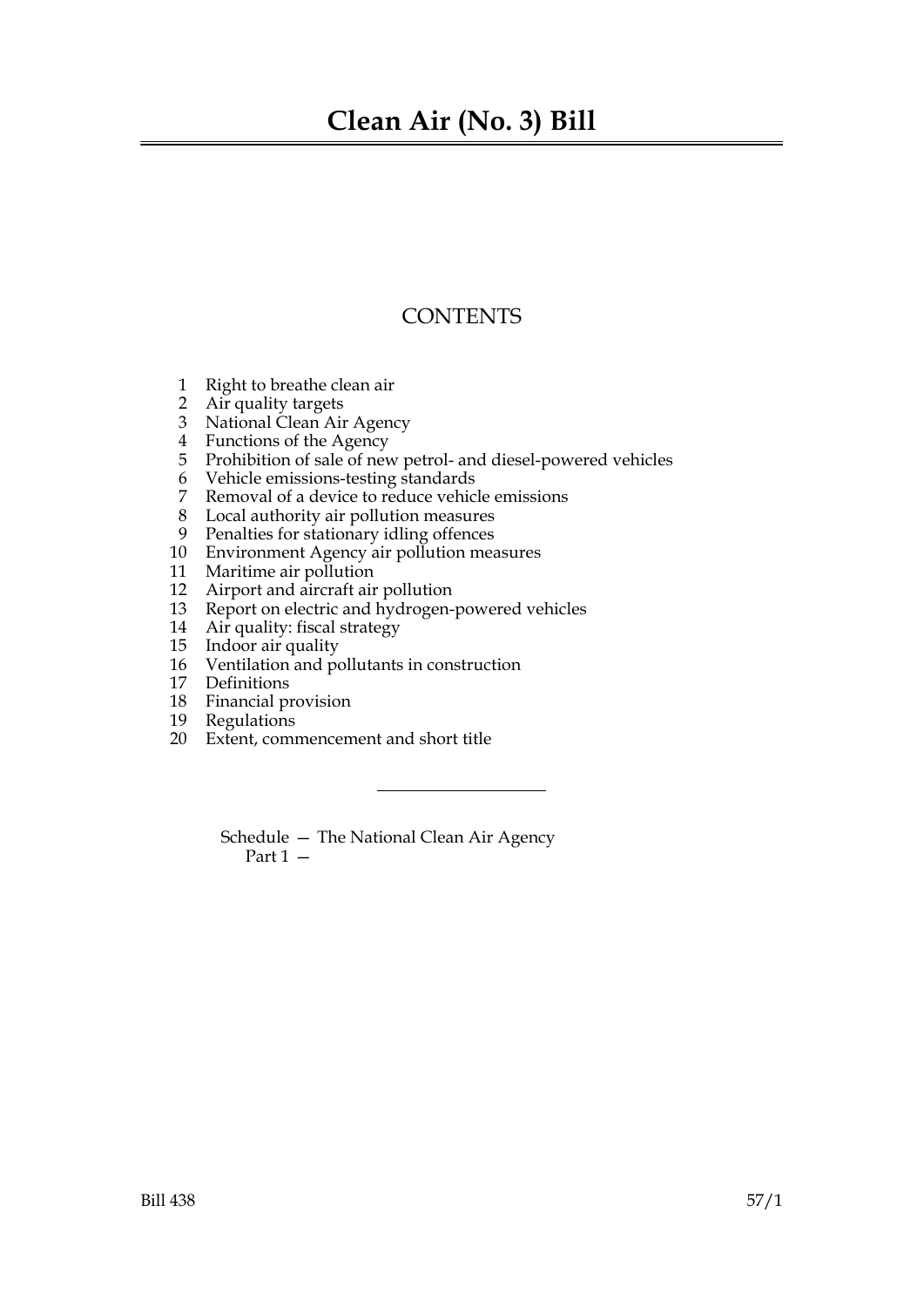A

# **BILL**

#### TO

Establish a right to breathe clean air; to make provision about reducing air pollution; to require the Secretary of State to set, measure, and report on air quality targets; to establish the National Clean Air Agency to enforce air quality targets; to make provision for the development of sustainable public, private and commercial transport by road, rail, air and sea; to restrict the use of polluting vehicles in urban areas; to prohibit the sale of new petrol- and diesel-powered vehicles from no later than 2030; to make it an offence to remove permanently devices that reduce vehicle emissions; to make requirements regarding indoor air quality; and for connected purposes.

E IT ENACTED by the Queen's most Excellent Majesty, by and with the advice and consent of the Lords Spiritual and Temporal, and Commons, in this present **B** EIT ENACTED by the Queen's most Excellent Majesty, by and with consent of the Lords Spiritual and Temporal, and Commons, Parliament assembled, and by the authority of the same, as follows:  $-$ 

#### **1 Right to breathe clean air**

- (1) This section establishes the right for people to breathe clean air.
- (2) So far as it is possible to do so, primary legislation and subordinate legislation must be read and given effect in a way which is compatible with that right.
- (3) It is unlawful for a public authority to act in a way which is incompatible with the right in subsection (1).
- (4) Subsection (3) does not apply to an act if  $-$ 
	- (a) as the result of one or more provisions of primary legislation, the authority could not have acted differently; or
	- (b) in the case of one or more provisions of, or made under, primary legislation which cannot be read or given effect in a way which is compatible with the Convention rights, the authority was acting so as to give effect to or enforce those provisions. *10*
- (5) In this section "public authority" includes—
	- (a) a court or tribunal, and
	- (b) any person certain of whose functions are functions of a public nature,
- (6) In relation to a particular act, a person is not a public authority by virtue only of subsection (4)(b) if the nature of the act is private.

*5*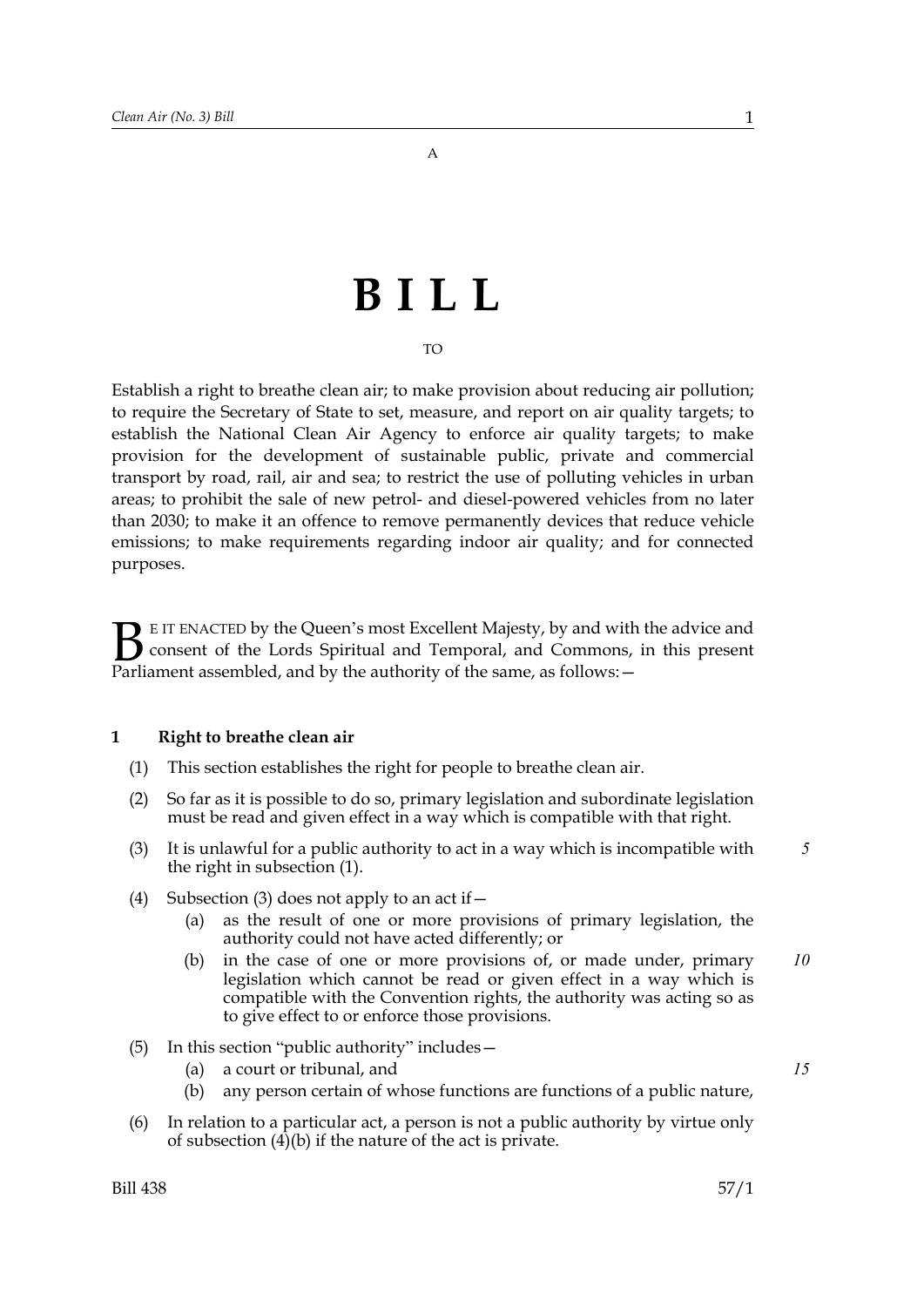- (7) "An act" includes a failure to act but does not include a failure to—
	- (a) introduce in, or lay before, Parliament a proposal for legislation; or
	- (b) make any primary legislation or remedial order.

#### **2 Air quality targets**

- (1) The Secretary of State must, within 6 months of the passing of this Act, lay before Parliament a report establishing national air quality targets.
- (2) The Secretary of State may lay before Parliament further reports revising those targets to be consistent with higher air quality.
- (3) The Secretary of State must ensure that, at all times, the targets set under this section meet or exceed air quality and emissions standards set by the European Union. *10*
- (4) Subsection (3) still applies if the United Kingdom has withdrawn from the European Union.
- (5) One of the targets under subsection (1) must be for health-harmful concentrations of key air pollutants outdoors and inside buildings and homes to be, by 2030, at or below the limits recommended by the World Health Organization. *15*
- (6) The Secretary of State must regularly review the targets under this section in line with the latest guidance from public health authorities, including the World Health Organization and International Organization for Standardization.
- (7) The Secretary of State must publish annual reports on performance against the targets in this section and associated policy measures.

#### **3 National Clean Air Agency**

- (1) The shall be a body corporate known as the National Clean Air Agency ("the Agency") which shall exercise the functions conferred on it by or under this Act or any other enactment. *25*
- (2) The Schedule (which makes provision about the constitution of the Agency) has effect.
- (3) The Secretary of State must, by regulations, establish a framework for the Agency to carry out its functions. *30*

#### **4 Functions of the Agency**

- (1) The functions of the Agency are to—
	- (a) advise the Secretary of State on targets in section 2;
	- (b) promote initiatives that limit air pollution, increase the use of green technology or increase carbon capture; and *35*
	- (c) to monitor whether the Secretary of State has complied with their duties under sections 1 and 2.
- (2) Where the Agency has reasonable grounds to believe that the Secretary of State is not complying with a duty under section 1 or 2 it may apply to the relevant court for an order to take such action as the court considers necessary to comply with the duty.

*5*

*20*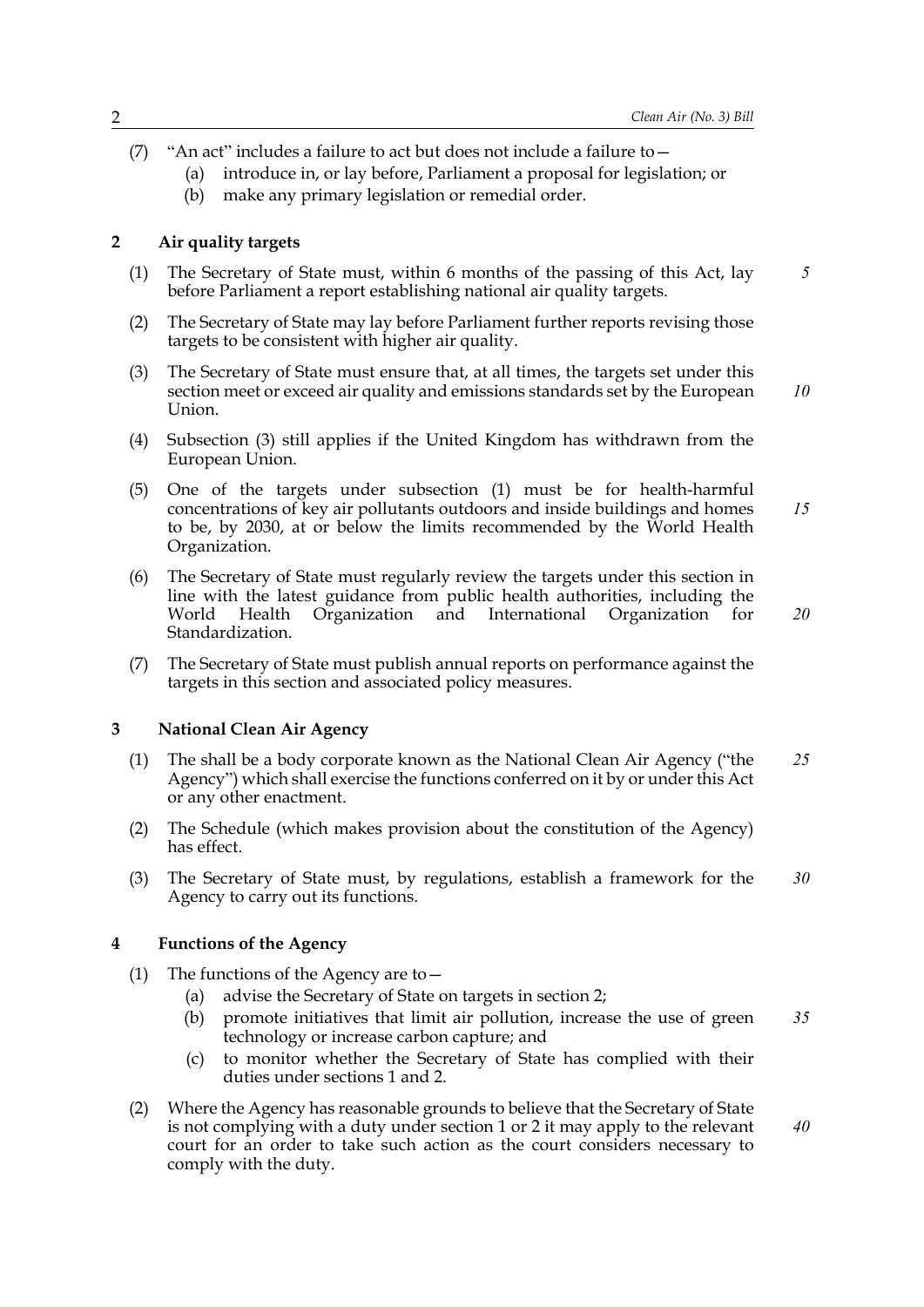#### **5 Prohibition of sale of new petrol- and diesel-powered vehicles**

- (1) A person commits an offence if they sell or supply a new petrol- or dieselpowered vehicle.
- (2) The Secretary of State must, by regulations, define—
	- (a) a petrol-powered vehicle, and
	- (b) a diesel-powered vehicle.
- (3) A person guilty of an offence under this section shall be liable—
	- (a) on conviction on indictment, to imprisonment for a term not exceeding two years, or to a fine, or both;
	- (b) on summary conviction to a fine not exceeding the statutory maximum. *10*

#### **6 Vehicle emissions-testing standards**

- (1) The Secretary of State must, within 20 months of the passing of this Act, by regulations, make provision for—
	- (a) vehicles emissions-testing for nitrogen dioxide and particulates, including those from tyres and brakes, to reflect on-road driving conditions, *15*
	- (b) the standards in Euro 6 applicable to laboratory testing to be applied to the testing under paragraph (a),
	- (c) inclusion of emissions in the MOT testing to include the detection of devices or configurations in vehicles aimed at, or with the effect of, distorting results, including the removal of emissions-reducing devices. *20*
- (2) In this section, "MOT testing" means tests under section 45 of the Road Traffic Act 1988 (tests of satisfactory condition of vehicles).

#### **7 Removal of a device to reduce vehicle emissions**

- (1) Subject to subsection (2), a person who removes from a vehicle a fitted device designed to reduce vehicle emissions is guilty of an offence.
- (2) Subsection (1) does not apply where the device is removed—
	- (a) to allow the vehicle to be repaired; or
	- (b) in any other circumstances specified in regulations made by the Secretary of State. *30*
- (3) A person guilty of an offence under this section shall be liable on summary conviction to—
	- (a) imprisonment for a period not exceeding 1 month,
	- (b) a fine not exceeding £5,000, or
	- (c) both.

#### **8 Local authority air pollution measures**

The Secretary of State must, within 12 months of the passing of this Act, by regulations, empower and require local authorities to—

- (a) establish air pollution monitoring—
	- (i) in each postcode district, and

*25*

*35*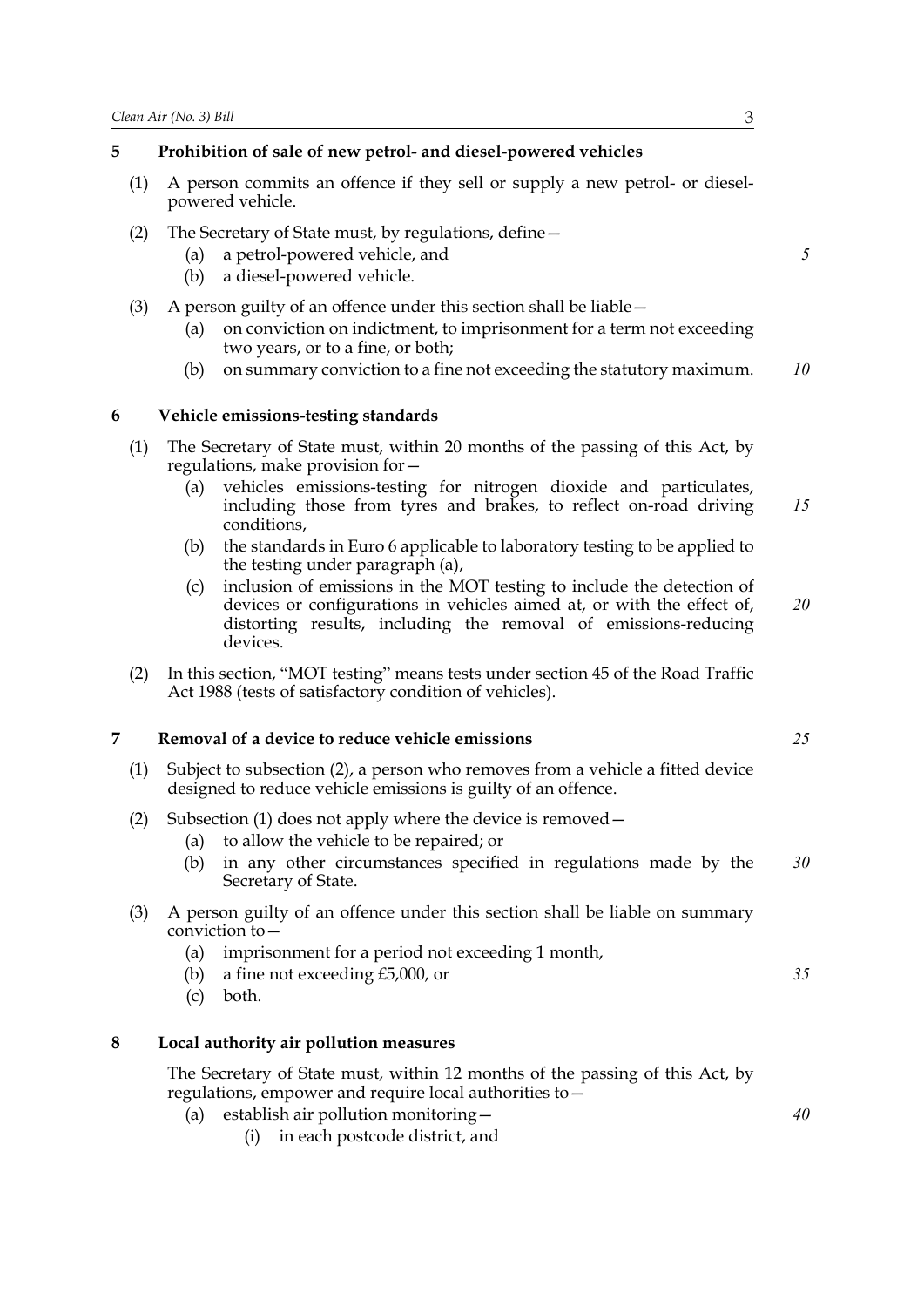*40*

|     |                                                                                                                             | in areas with high concentrations of people vulnerable to air<br>(ii)<br>pollution, including children and the elderly;                                                                                         |    |
|-----|-----------------------------------------------------------------------------------------------------------------------------|-----------------------------------------------------------------------------------------------------------------------------------------------------------------------------------------------------------------|----|
|     | (b)                                                                                                                         | regularly report the results of that monitoring;                                                                                                                                                                |    |
|     | (c)                                                                                                                         | following appropriate local consultation, produce a local air quality<br>plan containing measures to meet or exceed minimum European Union<br>air quality standards for particulates and oxides of nitrogen;    | 5  |
|     | (d)                                                                                                                         | have regard to the local air quality action plan when considering<br>proposals for building work, in particular when considering the<br>ventilation of buildings;                                               |    |
|     | (e)                                                                                                                         | establish and extend low emission zones and restrict the access of<br>vehicles that fail Euro 5 emissions standards and secondary engines<br>including transport refrigeration units, to specified urban areas; | 10 |
|     | (f)                                                                                                                         | develop and implement coordinated urban planning strategies to<br>reduce reliance on vehicle transport include (but not be limited to)<br>measures relating to -                                                | 15 |
|     |                                                                                                                             | (i)<br>site allocation,                                                                                                                                                                                         |    |
|     |                                                                                                                             | development density and mix of uses,<br>(ii)                                                                                                                                                                    |    |
|     |                                                                                                                             | the development of integrated walking<br>(iii)<br>and cycling<br>infrastructure,                                                                                                                                |    |
|     |                                                                                                                             | trees, green spaces and other green infrastructure, in both<br>(iv)<br>encouraging walking and cycling and reducing pollution;                                                                                  | 20 |
|     | (g)                                                                                                                         | produce sustainable transport plans for urban areas to provide for<br>lower emission options, including but not limited to -                                                                                    |    |
|     | (h)                                                                                                                         | prohibit engine-powered boats from mooring beside schools; and                                                                                                                                                  |    |
|     | (i)                                                                                                                         | prohibit the idling of boat engines.                                                                                                                                                                            | 25 |
| 9   |                                                                                                                             | Penalties for stationary idling offences                                                                                                                                                                        |    |
| (1) | The Road Traffic (Vehicle Emissions) (Fixed Penalty) (England) Regulations<br>2002 (S.I. 2002/1808) are amended as follows. |                                                                                                                                                                                                                 |    |
| (2) |                                                                                                                             | At the end of regulation $8(b)$ (amount of penalty), insert $-$                                                                                                                                                 |    |
|     |                                                                                                                             | "(subject to paragraph (c));                                                                                                                                                                                    | 30 |
|     | (c)                                                                                                                         | for a stationary idling offence outside a school, on payment of £200."                                                                                                                                          |    |
| (3) | insert-                                                                                                                     | $(3)$ At the end of regulation $17(6)(c)$ (effect of issue of fixed penalty notice),                                                                                                                            |    |
|     | " $(d)$ "                                                                                                                   | of £200, in the case of a stationary idling offence outside a school, shall<br>be increased to £400."                                                                                                           | 35 |
| 10  |                                                                                                                             | <b>Environment Agency air pollution measures</b>                                                                                                                                                                |    |
|     |                                                                                                                             | The Secretary of State must, within 12 months of the passing of this Act, by<br>regulations, empower and require the Environment Agency to -                                                                    |    |

- (a) measure air pollution in certain specified high-risk areas on a regular basis including urban areas, ports and airports,
- (b) issue air pollution warnings in circumstances where measurement reveals breaches of specified levels of pollution, and
- (c) instigate traffic calming measures, including road closure orders, port and airport restrictions in circumstances where measurement reveals breaches of specified levels of pollution until air pollution levels return to within tolerance.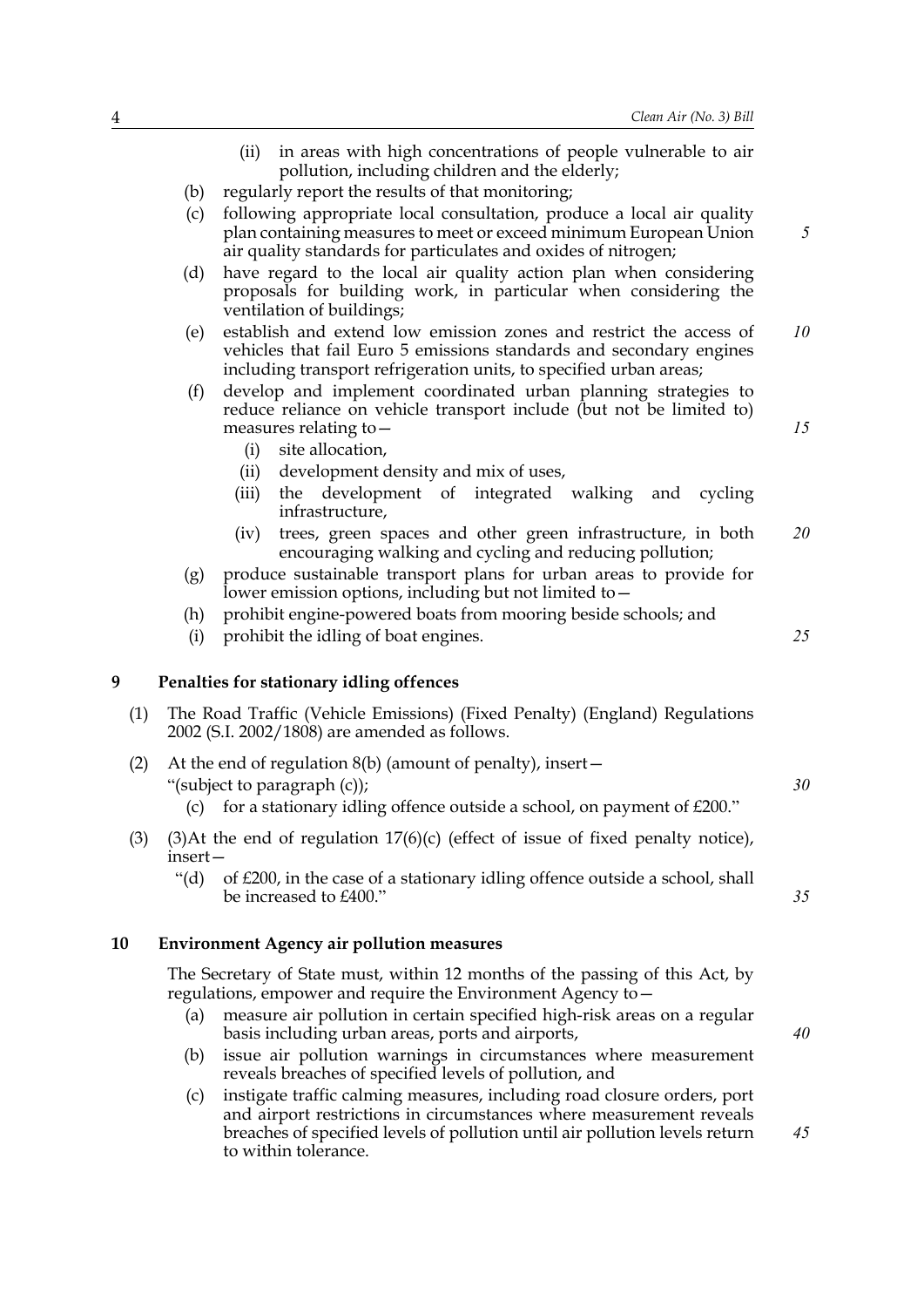#### **11 Maritime air pollution**

- (1) The Secretary of State must, within 12 months of the passing of this Act, by regulations, require local authorities in coastal urban areas to¬ measure local air pollution levels attributable to ships and maritime industries.
- (2) The Secretary of State, having consulted local authorities in coastal urban areas, must make regulations requiring ships using ports in England and Wales to use emissions-reduction technology.
- (3) The regulations at subsection (2), must include a mandatory requirement that ports provide electric supply points in docks as an alternative to fossil fuels for ships and allow charging schemes to recover installation and power supply.
- (4) The Secretary of State must, require ports' authorities to ensure air quality and emissions are kept within prescribed limits and, where they are breached, to impose financial penalties.
- (5) The Secretary of State must, within 12 months of the passing of this Act, lay a report before each House of Parliament on the levels of emissions from shipping within five miles of the UK coastline including oxides of sulphur, nitrogen oxide and particulate matter. *15*

#### **12 Airport and aircraft air pollution**

- (1) The Secretary of State must, within 12 months of the passing of this Act, by regulations, require local authorities within which airports in urban areas are located to measure local air pollution levels attributable to aircraft, ground traffic and airport industries. *20*
- (2) The Secretary of State, having consulted local authorities which within their areas have airports located in urban areas, must make regulations for emissions from aircraft ground traffic and airport industries. *25*
- (3) The regulations in subsection (2), must include a requirement for airports to provide electric supply points for road vehicles.
- (4) The Secretary of State must require airports authorities to ensure air quality and emissions are kept within prescribed limits and the regulations will must empower local authorities to impose penalties if they are breached.
- (5) The Secretary of State must, within 12 months of the passing of this Act, lay a report before each House of Parliament on the current and future potential air quality levels and of emissions from aircraft and vehicles within ten miles of airports' perimeters.

#### **13 Report on electric and hydrogen-powered vehicles**

- (1) The Secretary of State must, within 12 months of the passing of this Act, lay a report before each House of Parliament a report on steps to be taken to promote the use of electric and hydrogen-powered vehicles.
- (2) The report must include—
	- (a) analysis of the costs, benefits and feasibility of a national network of  $-$ 
		- (i) electric power points to enable electric vehicle use, and

*5*

*10*

*30*

*35*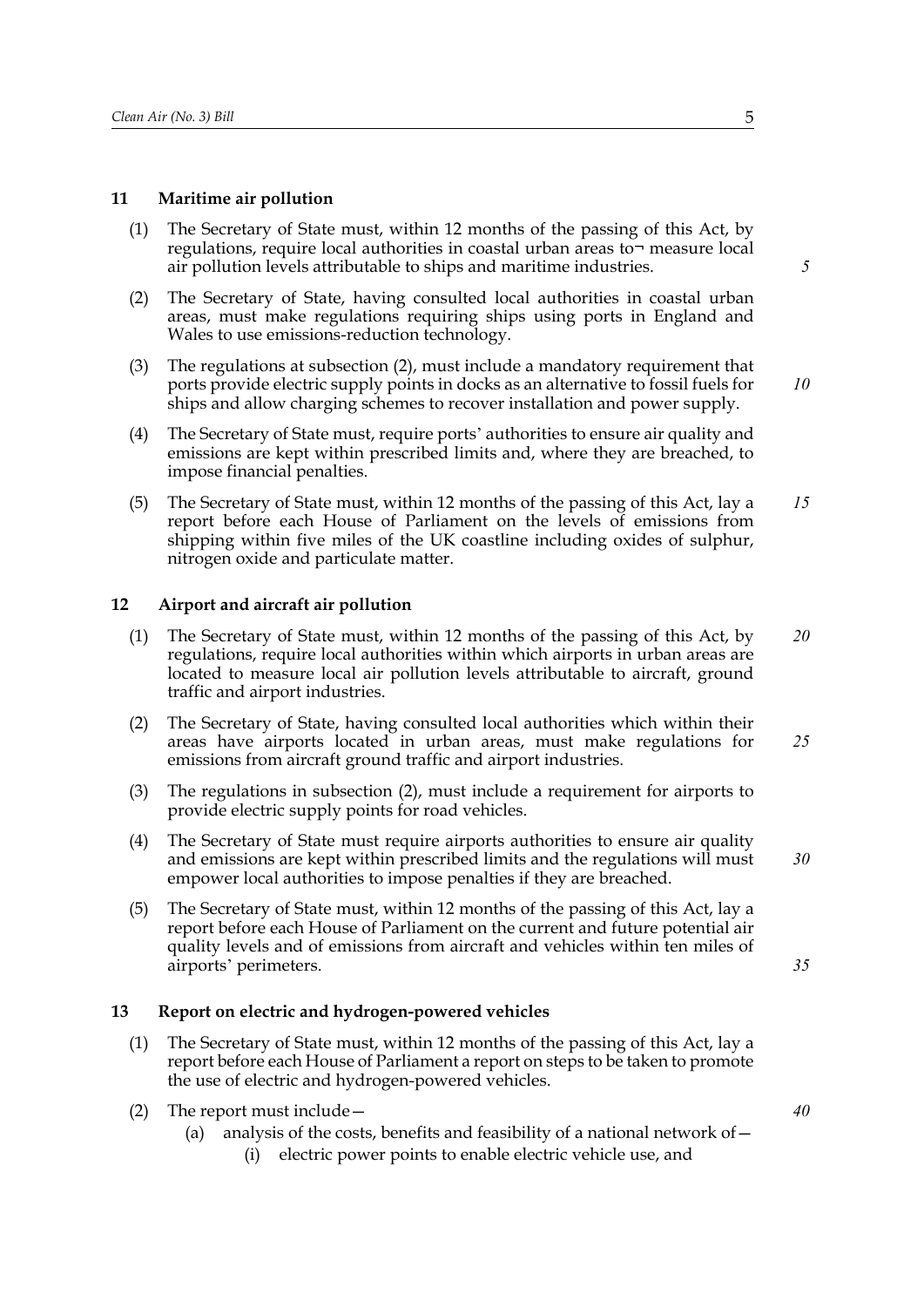- (ii) hydrogen supply points suitable for hydrogen vehicles; and
- (b) steps that will be taken to promote research and development relating to hydrogen fuel.

#### **14 Air quality: fiscal strategy**

- (1) The Secretary of State must within 6 months of the passing of this Act make arrangements for an independent review and report on the—
	- (a) current, and
	- (b) potential contribution to the improvement of air quality standards by the Government's fiscal strategy and the provision of proposals for that strategy to be used to incentivise and provide sustainable forms of public, private and commercial transport by road, rail, air and sea. *10*
- (2) A report and review under subsection (1) must—
	- (a) consider and make proposals relating to the design of a vehicle scrappage scheme designed to incentivise owners of polluting vehicles to switch to vehicles which produce lower emissions, and
	- (b) include target dates to accelerate change towards emission-free transport.
- (3) The report and recommendations of the review under subsection (1) must be laid before the House of Commons within 12 months of the passing of this Act.
- (4) The laying of the report and recommendations under subsection (2) must be accompanied by a statement by the Secretary of State responding to each proposal of the independent review under subsection (1). *20*

#### **15 Indoor air quality**

- (1) The Secretary of State must within 6 months of the passing of this Act—
	- (a) lay before Parliament a report on steps to be taken to ensure that World Health Organization and International Organization for Standardization guidelines on indoor air quality are adhered to, and *25*
	- (b) establish a cross-government taskforce on indoor air quality.
- (2) That taskforce must advise central government departments, local government and other public bodies on the compatibility of proposed policies with improvements in indoor air quality. *30*

#### **16 Ventilation and pollutants in construction**

- (1) The Secretary of State must make regulations under section 1 of the Building Act 1984 to amend the Building Regulations 2010 to stipulate minimum ventilation standards for new build properties.
- (2) The Secretary of State must—
	- (a) review the use of substances that emit volatile organic compounds in construction, and
	- (b) lay a report on that review before each House of Parliament within 6 months of the passing of this Act.

*15*

*35*

*40*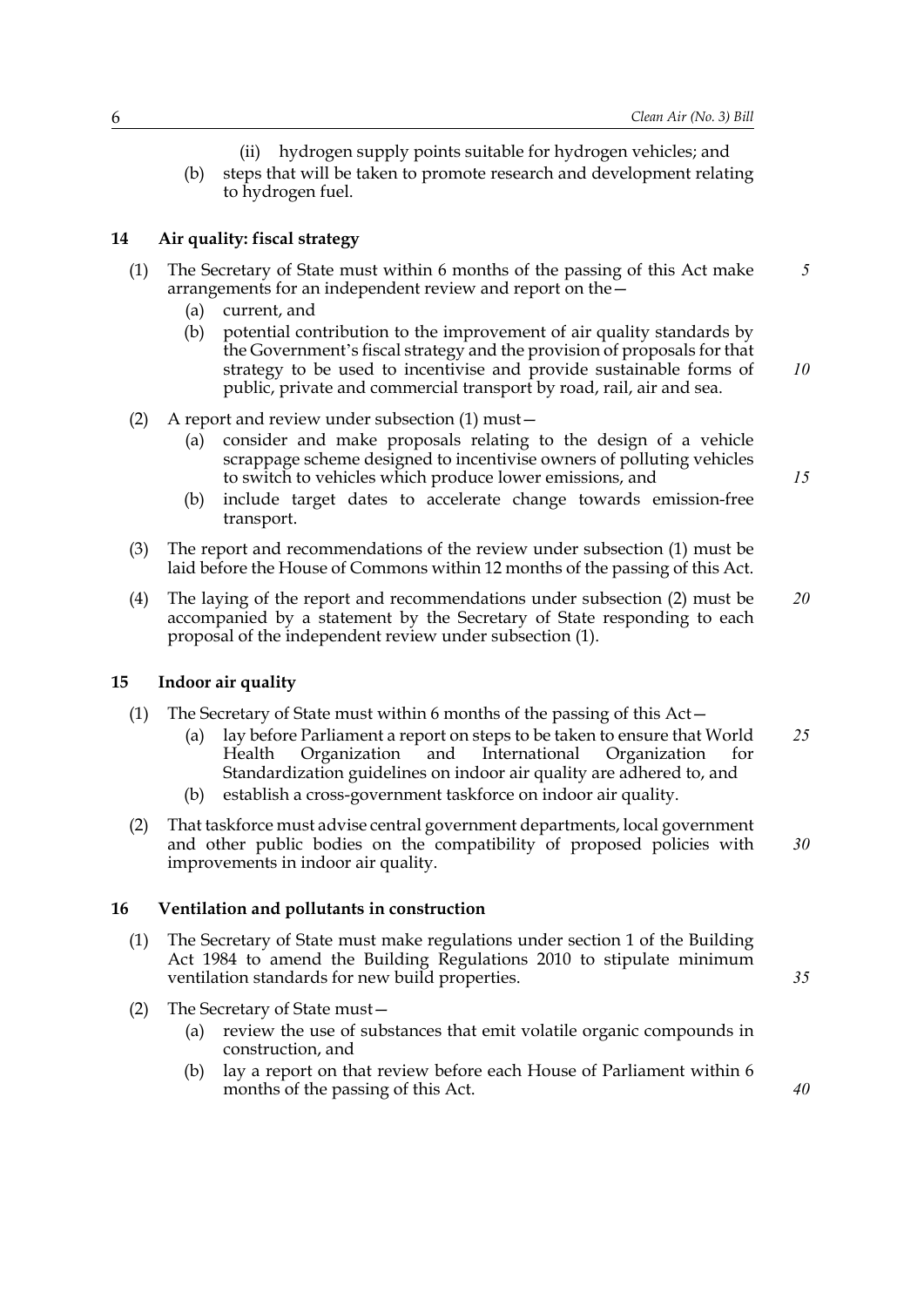#### **17 Definitions**

The standards in Euro 5 and 6 are set out at Regulation (EC) No 715/2007 of the European Parliament and of the Council of 20 June 2007 implemented by Commission Regulation (EC) No 692/2008 of 18 July 2008 and Commission Regulation (EU) No 459/2012 of 29 May 2012.

#### **18 Financial provision**

*There is to be paid out of money provided by Parliament—*

- (a) *any expenditure incurred under or by virtue of this Act by a Minister of the Crown, and*
- (b) *any increase attributable to this Act in the sums payable under any other Act out of money so provided. 10*

#### **19 Regulations**

- (1) A power to make regulations under this Act—
	- (a) is exercisable by statutory instrument;
	- (b) includes power to make different provision for different purposes;
	- (c) includes power to make supplementary, incidental, consequential, transitional, transitory and saving provision.
- (2) A statutory instrument containing regulations under this sections 3, 8 or 10 may not be made unless a draft of the instrument has been laid and approved by a resolution of each House of Parliament.
- (3) A statutory instrument containing regulations under sections 5, 6, 7, 11 or 12 or the Schedule is subject to annulment in pursuance of a resolution of either House of Parliament.

#### **20 Extent, commencement and short title**

- (1) This Act extends to England and Wales.
- (2) Sections 1 to 4, 6 to 19 and this section come into force on the day after the day on which this Act receives Royal Assent.
- (3) The Secretary of State must, by regulations, bring section 5 into force no later than 1 January 2030.
- (4) This Act may be cited as the Clean Air Act 2019.

*30*

#### *15*

*5*

*25*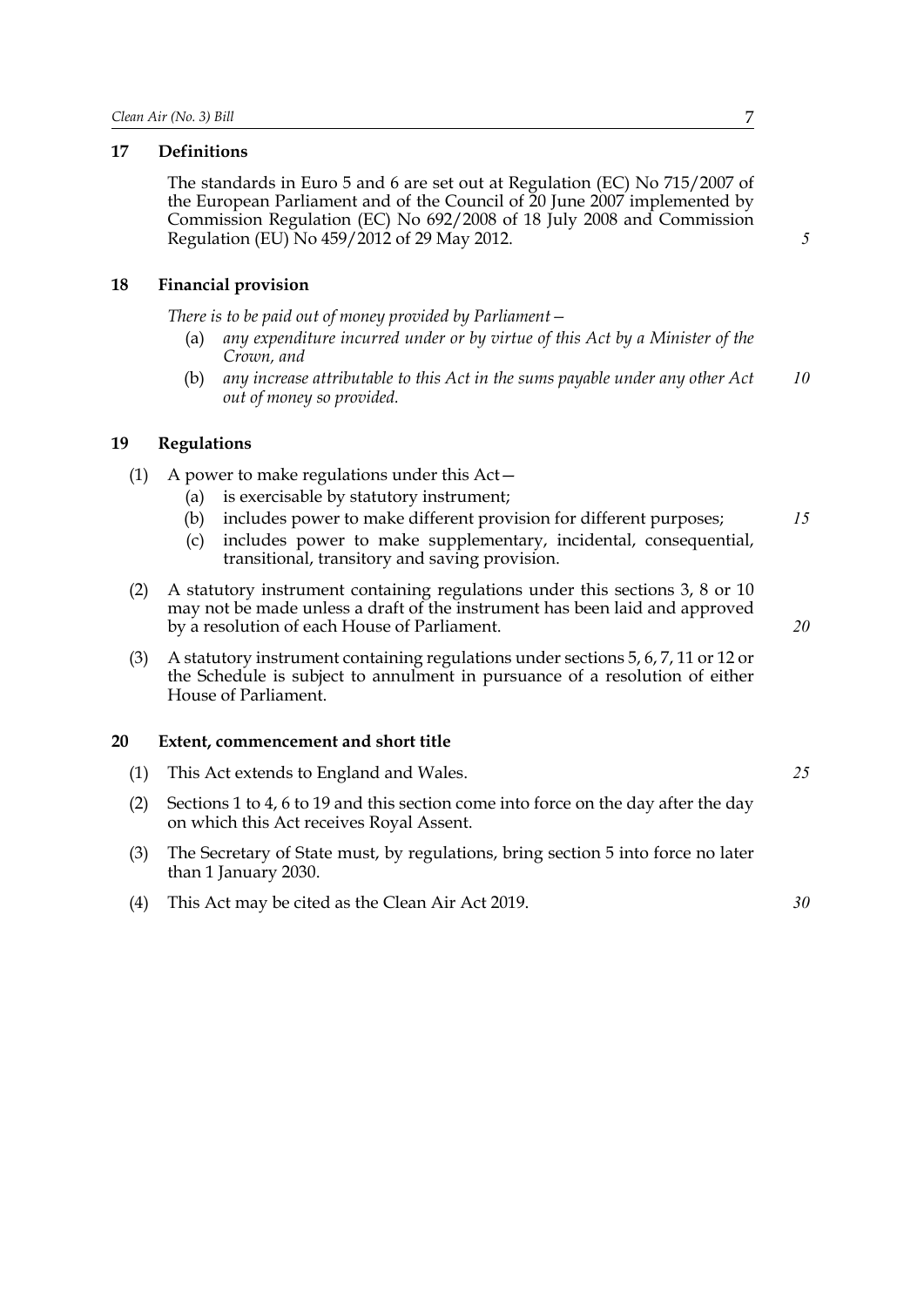#### **SCHEDULE**

Section 3

#### THE NATIONAL CLEAN AIR AGENCY

#### *Status*

1 The Agency shall not be regarded as the servant or agent of the Crown or as enjoying any status, immunity or privilege of the Crown; and the Agency's property is not to be regarded as the property of, or property held on behalf of, the Crown. *5*

#### *General Powers*

2 Subject to any directions given by the Secretary of State, the Agency may do anything which appears to it to be necessary or expedient for the purpose of, or in connection with, the exercise of its functions. *10*

#### *General duty*

3 It is the duty of the Agency to carry out its functions effectively, efficiently and economically.

#### *Membership*

4 The Agency is to consist of a chair and other members appointed by the Secretary of State by regulations.

#### *Staff*

- 5 The Agency must appoint a person to be its chief executive. *20*
- 6 The Agency may appoint such staff and on such conditions of service as it thinks fit.

#### *Appointment procedures*

- 7 The Secretary of State may by regulations make provisions as to—
	- (a) the appointment of the chair and other members of the Agency (including the number, or limits on the number, of members who may be appointed and any conditions to be fulfilled for appointment); *25*
	- (b) the tenure of office of the chair and other members of the Agency (including the circumstances in which they cease to hold office or are suspended from office);
	- (c) the appointment of, constitution of and exercise of functions by committees and sub-committees of the Agency.

*15*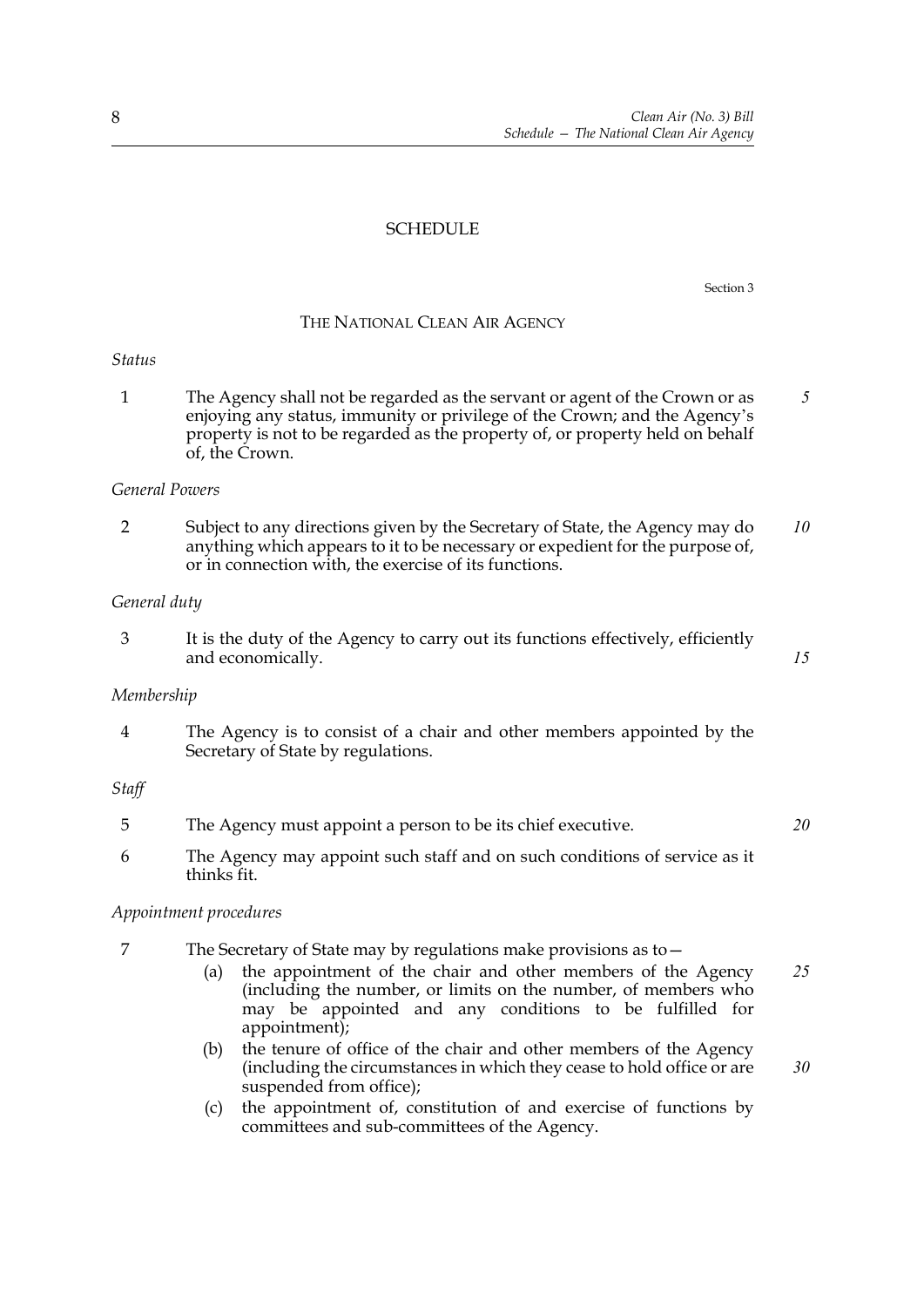8 Before making regulations under paragraph 7, the Secretary of State must consult the Welsh Ministers.

#### *Terms of appointment*

- 9 The Agency must keep accounts in such form as the Secretary of State decides.
- 10 The regulations may in particular make provision as to—
	- (a) the period for which they are to hold office;
	- (b) their eligibility for re-appointment;
	- (c) remuneration and allowances; and
	- (d) circumstances in which their membership is to be suspended or terminated. *10*

#### *Accounts*

- 11 The Agency must keep accounts in such form as the Secretary of State decides.
- 12 The Agency must prepare annual accounts in respect of each financial year to which the annual accounts relate. *15*
- 13 Before the end of the specified period following each financial year to which the annual accounts relate the Agency must send a copy of the annual accounts to—
	- (a) examine, certify and report on the annual accounts;
	- (b) lay a copy of the accounts and of his report before each House of Parliament.
- 14 The Comptroller and Auditor General must—
	- (a) examine, certify and report on the annual accounts;
	- (b) lay a copy of the accounts and of his report before each House of Parliament. *25*
- 15 The specified period is such period as the Secretary of State directs.
- 16 The financial year is—
	- (a) the period starting on the day the Agency is established and ending on the next 31st March;
	- (b) each succeeding period of 12 months.

#### *Annual report*

- 17 The Agency must as soon as possible after the end of each financial year prepare and send to the Secretary of State a report on the carrying out of its functions during that year.
- 18 The Secretary of State must lay before each House of Parliament a copy of every report sent to him under sub-paragraph (1).

*5*

*20*

*30*